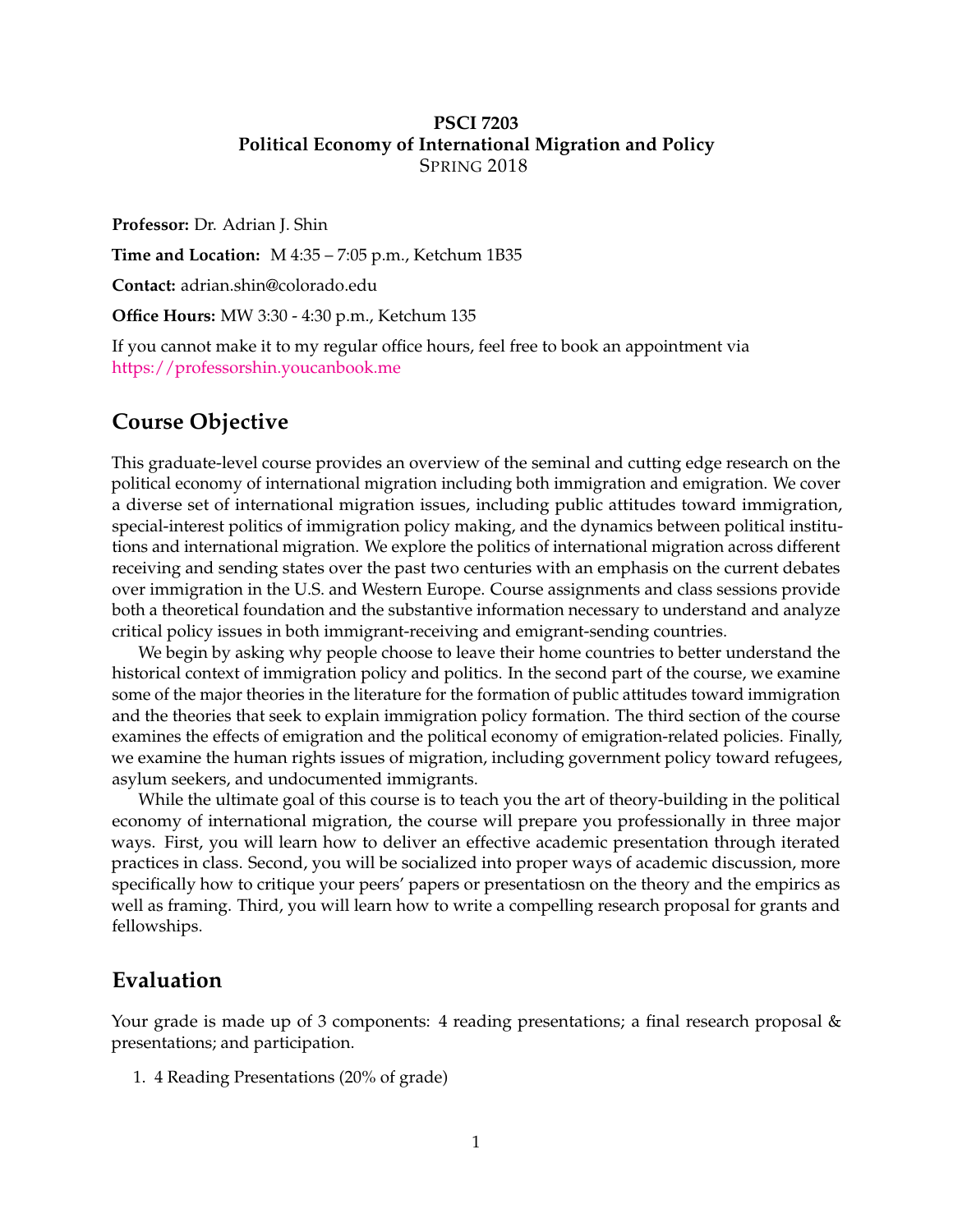- Throughout the semester, you will deliver a total of **four** 12-minute presentations on reading assignments marked by an asterisk. In addition, you should be prepared to answer your peers' questions about the reading assignment for 15 minutes. The 12-minute presentations with 15 minutes of questions will follow the International Political Economy Society (IPES) style presentation. The presentations should include the following components:
	- (1) Puzzle: What puzzle is guiding the research? or, put differently, what is the author trying to explain?
	- (2) Literature Review: What makes the puzzle a puzzle? or....why do the phenomena in (1) need to be explained?
	- (3) Theory: What is the author's explanation? or...what prior world/mechanism would– if it existed–render the phenomena in (1) unsurprising?
	- (4) Research Design: If said prior world/mechanism existed, what else should we observe? Or, how would we know if the author's explanation was wrong?
	- (5) Evidence: Do we observe such phenomena?
- 2. Research Proposal & Presentations (60% of grade)
	- Students will complete a 10-page research proposal in the style of an NSF Doctoral Dissertation Research Improvement Grant (DDRIG). The paper should clearly define the research puzzle or question and why it is important; discuss the relevant literature; outline the argument; provide preliminary evidence (if applicable) and discuss a research plan for testing the argument. More details on the NSF Criteria–*Intellectual Merit* and *Broader Impacts* will follow. The following breakdown of grade will apply:
		- (1) 10% of Grade: Midterm Presentations (Monday, 3/19)
			- **–** You will present your research ideas for (1) PUZZLE, (2) LITERATURE REVIEW, and some ideas for (3) THEORY in a 12 minute presentation. Do not worry about Research Design or Evidence. After each presentation, we will spend about 10 minutes on questions and feedback.
			- **–** You are encouraged to meet with me during my office hours or via appointments prior to your presentation to discuss the theoretical plausibility and empirical feasibility of your proposed research.
		- (2) 10% of Grade: Final Presentations (Monday, 4/30)
			- **–** You will present your proposal including (1) PUZZLE, (2) LITERATURE REVIEW, (3) THEORY, and RESEARCH DESIGN as well as EVIDENCE (if you have preliminary evidence or a *proof of concept*) in a 12 minute presentation. After each presentation, we will spend about 10 minutes on questions and feedback.
			- **–** You are encouraged to meet with me during my office hours or via appointments prior to your presentation to discuss your progress since the midterm presentation.
			- **–** You will have a week to revise your proposal after your presentation.
		- (3) 40% of Grade: Final Proposals (Due 9:00 a.m., Monday, 5/7)
			- **–** Late submissions will lose one letter grade per day (e.g. from B+ to C+). I will not accept later papers three days after the due date.
			- **–** [NSF formatting Requirements:](https://www.nsf.gov/publications/pub_summ.jsp?ods_key=gpg) *Non-compliant papers may lose points (1/3 of a letter grade penalty per violation, e.g. from A- to B+).*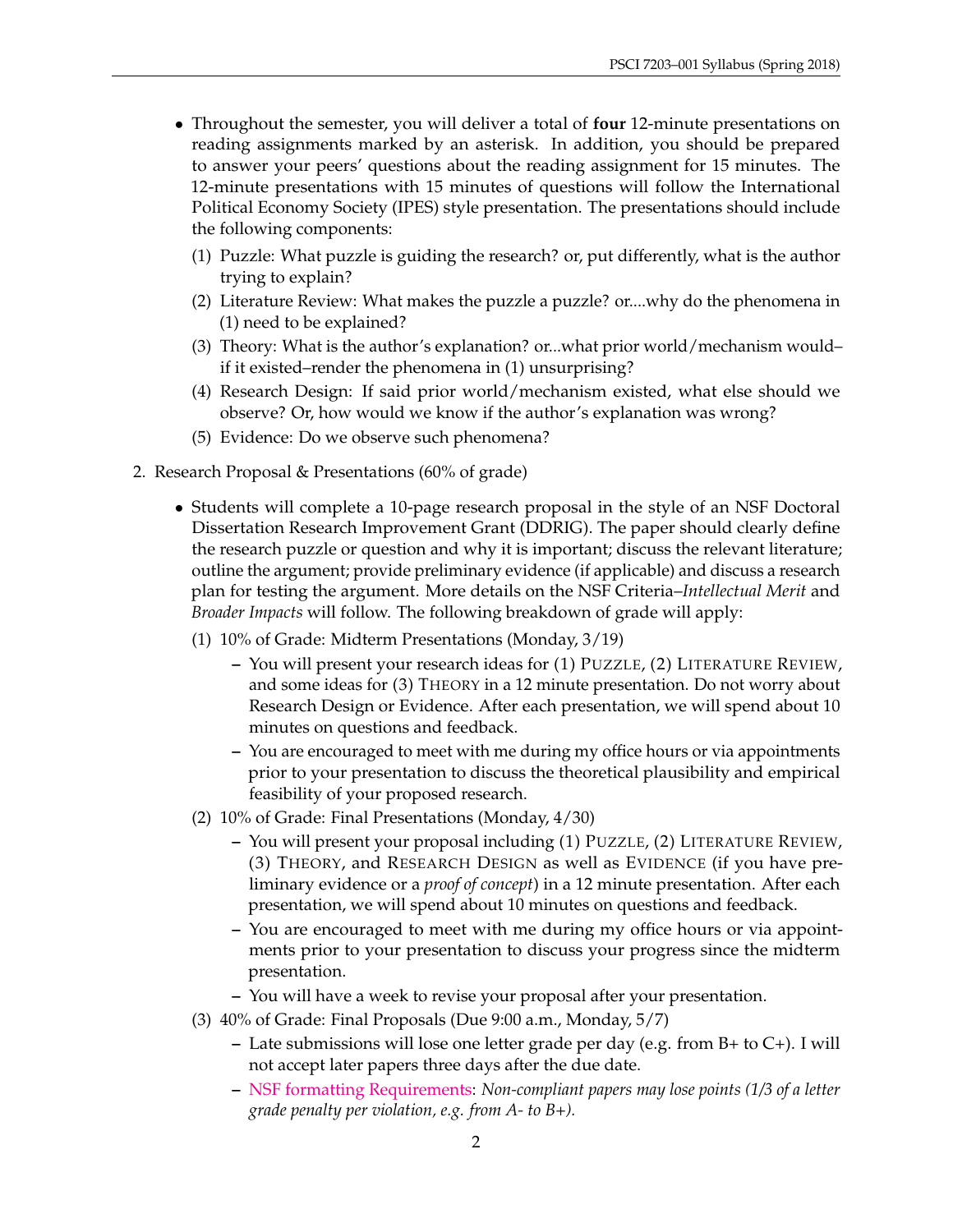- 3. Participation (20%)
	- As a graduate class, I expect active participation from students each week. Just showing up to class will not be sufficient to get a higher grade than a C for the participation portion. In addition, you will also be graded on how well you participate during others' presentations.

There will be no penalty-free extension offered for sickness/medical reasons/personal reasons including a death in the family unless you can satisfy the following two conditions: 1) provide documentation (e.g. a doctor's note from the Wardenburg Health Services) **and** 2) give me advance notice (if possible) that you will miss the exam. Non-submissions receive 0.

Students should come to class having read the materials and should be prepared to 1) summarize the author(s)' arguments, 2) describe the evidence or theoretical justification to support the arguments, and 3) provide three reading questions for each reading assignment. I will select students randomly to present their answers to the class and ask other students for their input. When students are not present to answer my questions in class, they will lose participation points. Only documented and excused absences, such as religious holidays, a death in the family, medical emergency, etc. will not lose participation points.

# **Course Outline**

Students are required to complete the reading assignments **by** the associated date.

- **1/22 (Monday): History of Migration** Historically, why and where did people move? What were the major migration flows and what were the consequences of these flows?
	- **–** Goldin et al. Chapter 1–3
	- **–** Neuman, Gerald L. 1993. "The Lost Century of American Immigration Law (1776–1875)." Columbia Law Review 93(8):1833–1901.
	- **–** Hatton and Williamson, *Global Migration and the World Economy*. Chapters 10 & 11
- **1/29 (Monday): Why People Move/Measuring Flows** Why do people move? Where do they go and why?
	- **–** Massey Douglas S. et al. 1993. "Theories of International Migration: A Review and Appraisal."*Population and Development Review*.
	- **–** \*Fitzgerald, Leblang, and Teets. 2014. "Defying the Law of Gravity: The Political Economy of International Migration. *World Politics* 66(3):406–445
	- **–** Tomas, Summers, and Clemens. 2009. "Migrants Count: Five Steps Toward Better Migration Data." *Report of the Commission on International Migration Data for Development Research and Policy.* Center for Global Development.
	- **–** Bazzi, Samuel. 2017. "Wealth Heterogeneity and the Income Elasticity of Migration: Theory and Evidence from Indonesia." *American Economic Journal: Applied Economics* 9(2):219–255.
	- **–** \*Abramitzky, Boustan, Eriksson. 2013. "Have the Poor Always Been Less Likely to Migrate? Evidence from Inheritance Practices During the Age of Mass Migration." *Journal of Development Economics* 102:2–14.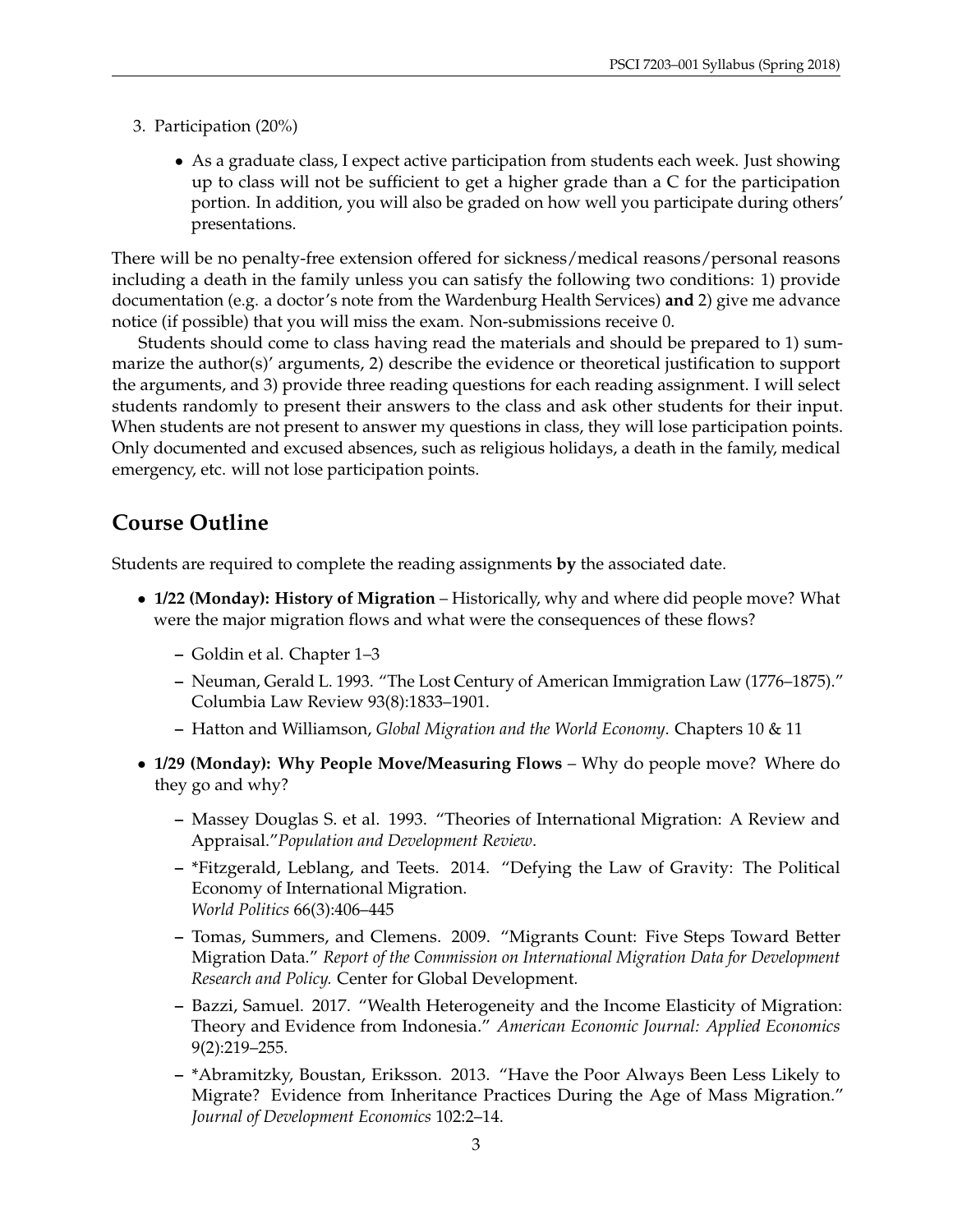- **–** Mincer, Jacob. 1978. "Family Migration Decisions." *Journal of Political Economy* 86(5):749– 773.
- **–** \*Alarian, Hannah M. and Sara Wallace Goodman. 2016 "Dual Citizenship Allowance and Migration Flow: An Origin Story" *Comparative Political Studies* 50(1):133–167.
- **2/5 (Monday): Labor Market and Fiscal Effects of Immigrants** How do immigrants affect the labor market? What are the fiscal consequences of immigration?
	- **–** \*Card, David. 2009. "How Immigrants Affect U.S. Cities." Page 158–200 in *Making Cities Work.* Ed. by Robert P. Inman. Princeton University Press.
	- **–** \*Dustmann, Christian, Tommaso Frattini, and Caroline Halls. 2010. "Assessing the Fiscal Costs and Benefits of A8 Migration to the UK." *Fiscal Studies* 31(1): 1-41.
	- **–** Zavodny, Madeline. 1997. Welfare and the Locational Choices of New Immigrants. *Economic Review-Federal Reserve Bank of Dallas*: 2-10.
	- **–** Abramitzky, Boustan, Eriksson. 2012. "A Nation of Immigrants: Assimilation and Economic Outcomes in the Age of Mass Migration." *Journal of Political Economy* 122(3):467– 506.
	- **–** \*Hatton and Williamson. 2004. "International Migration in the Long-Run: Positive Selection, Negative Selection and Policy" in *Labor Mobility and World Economy* edited by Rolf J. Langhammer and Federico Foders, 1–31.
	- **–** Feliciano, Cynthia. 2005. Educational Selectivity in US Immigration: How do Immigrants Compare to Those Left Behind? *Demography* 42(1):131–152.
- **2/12 (Monday): The Politics of Labor Market and Fiscal Effects of Immigrants** How do labor market and fiscal considerations of immigration translate into politics?
	- **–** Freeman, Gary P. 1995 "Modes of Immigration Politics in Liberal Democratic States." *International Migration Review* 29(4):881–902.
	- **–** Hanson, Gordon H., Kenneth Scheve, and Matthew J. Slaughter. 2007. "Public Finance and Individual Preferences Over Globalization Strategies." *Economics & Politics* 19(1):1– 33.
	- **–** Money, Jeannette. 1997. "No Vacancy: The Political Geography of Immigration Control in Advanced Industrial Democracies" *International Organization* 51(4):685–720.
	- **–** \*Timmer and Williamson. 1998. "Immigration Politics Prior to the 1930s: Labor Markets, Policy Interactions, and Globalization Backlash" *Population and Development Review*
	- **–** \*Goldin. 1994. "The Political Economy of Immigration Restrictions in the United States, 1890 to 1921" in *The Regulated Economy: A Historical Approach to Political Economy*
	- **–** \*Nikolova, Elena. "Destined for Democracy? Labour Markets and Political Change in Colonial British America." *British Journal of Political Science* 47:19–45.
- **2/19 (Monday): Nativism** How do migrants affect the culture of the receiving state? How do natives react to migrants' different cultures? How does this affect politics?
	- **–** Higham. 1955. *Strangers in the Land: Patterns of American Nativism, 1860–1925*. Chapters 1, 6, and 11.
	- **–** Hainmueller, Jens and Daniel Hopkins. 2014. "Public Attitudes Toward Immigration." *Annual Review of Political Science* 17:225249.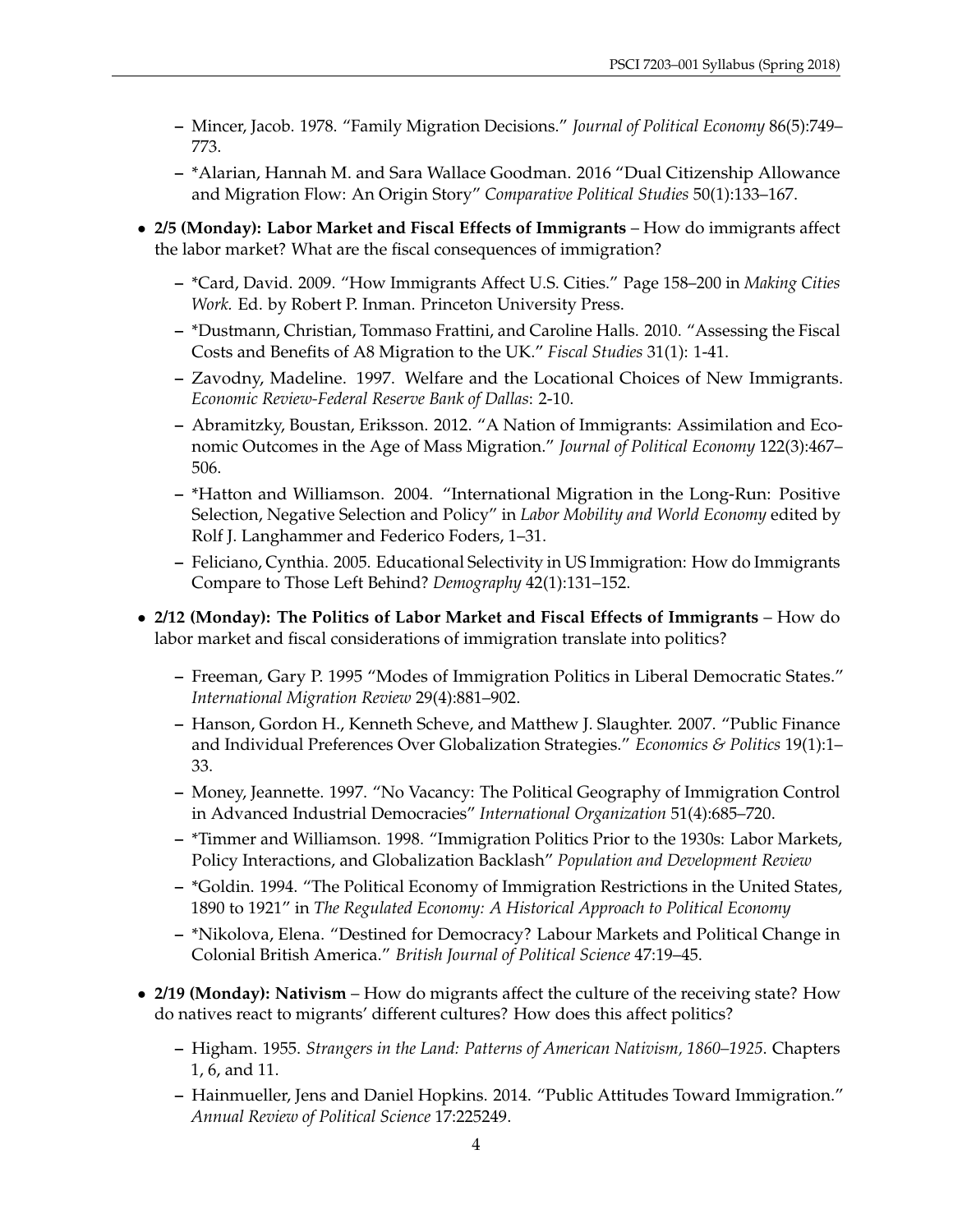- **–** \*Hainmueller, Jens and Michael Hiscox. 2007. "Educated Preferences: Explaining Attitudes Toward Immigration in Europe." *International Organization*.
- **–** Hainmueller, Jens and Michael Hiscox. 2010. "Attitudes toward Highly Skilled and Lowskilled Immigration: Evidence from a Survey Experiment." *American Political Science Review*.
- **–** \*Hainmueller, Jens and Dominik Hangartner. 2011. "Who Gets A Swiss Passport? A Natural Experiment in Immigrant Discrimination." *American Political Science Review*
- **–** Goldstein and Peters. 2014. "Nativism or Economic Threat: Attitudes Toward Immigrants During the Great Recession." *International Interactions: Empirical and Theoretical Research in International Relations* 40(3):376–401
- **–** \*Malhotra, Margarlit and Mo. 2013. "Economic Explanations for Opposition to Immigration: Distinguishing between Prevalence and Conditional Impact." *American Journal of Political Science* 57(2):391–410.
- **2/26 (Monday): Regulating Immigration** How can states regulate immigration? How does this affect migrants and how they affect the receiving state?
	- **–** Wasem, R. E., and C. C. Haddal. 2007. "Point Systems for Immigrant Selection: Options and Issues." In *Report for Congress. Congressional Research Service.*
	- **–** \*Jasso, Guillermina, and Mark R. Rosenzweig. 1995. "Do Immigrants Screened for Skills do Better Than Family Reunification Immigrants?." International Migration Review 29(1): 85— 111.
	- **–** Weil, P. 2001. "Access to citizenship: a comparison of twenty—five nationality laws." Citizenship today: Global perspectives and practices: 17—35.
	- **–** \*Dancygier, R. 2010. Chapters 2: A Theory of Immigrant Conflict and 6: Two Faces of Immigrant Conflict in Two Midlands Cities in *Immigration and Conflict in Europe*
	- **–** Solinger, Dorothy J. 1999. "Citizenship Issues in China's Internal Migration: Comparisons with Germany and Japan." Political Science Quarterly 114:455-78.
	- **–** Ruhs, Martin. 2013. *The Price of Rights* Chapters 3, 5, and 6.
- **3/5 (Monday): Regulating Emigration** How do sending states regulate migration and why?
	- **–** \*Hirschman. 1978. "Exit, Voice, and the State." *World Politics*
	- **–** Gelbach. 2006. "A Formal Model of Exit and Voice." *Rationality and Society*
	- **–** McKenzie. 2006. "Paper Walls are Easier to Tear Down: Passport Costs and Legal Barriers to Emigration" *World Development*
	- **–** \*Fitzgerald. 2006. "Inside the Sending State: The Politics of Mexican Emigration Control." *International Migration Review*
	- **–** Schmitter Heisler. 1985. "Sending Countries and the Politics of Emigration and Destination."*International Migration Review*.
	- **–** Diaz-Cayeros, Alberto, Beatriz Magaloni, and Barry R. Weingast. 2003. "Tragic Brilliance: Equilibrium Hegemony and Democratization in Mexico."
- **3/12 (Monday): Emigration Issues: Brain Drain and Remittances** What are the effects of emigration on home countries? To what extent does brain drain exist? What are the implications of remittances?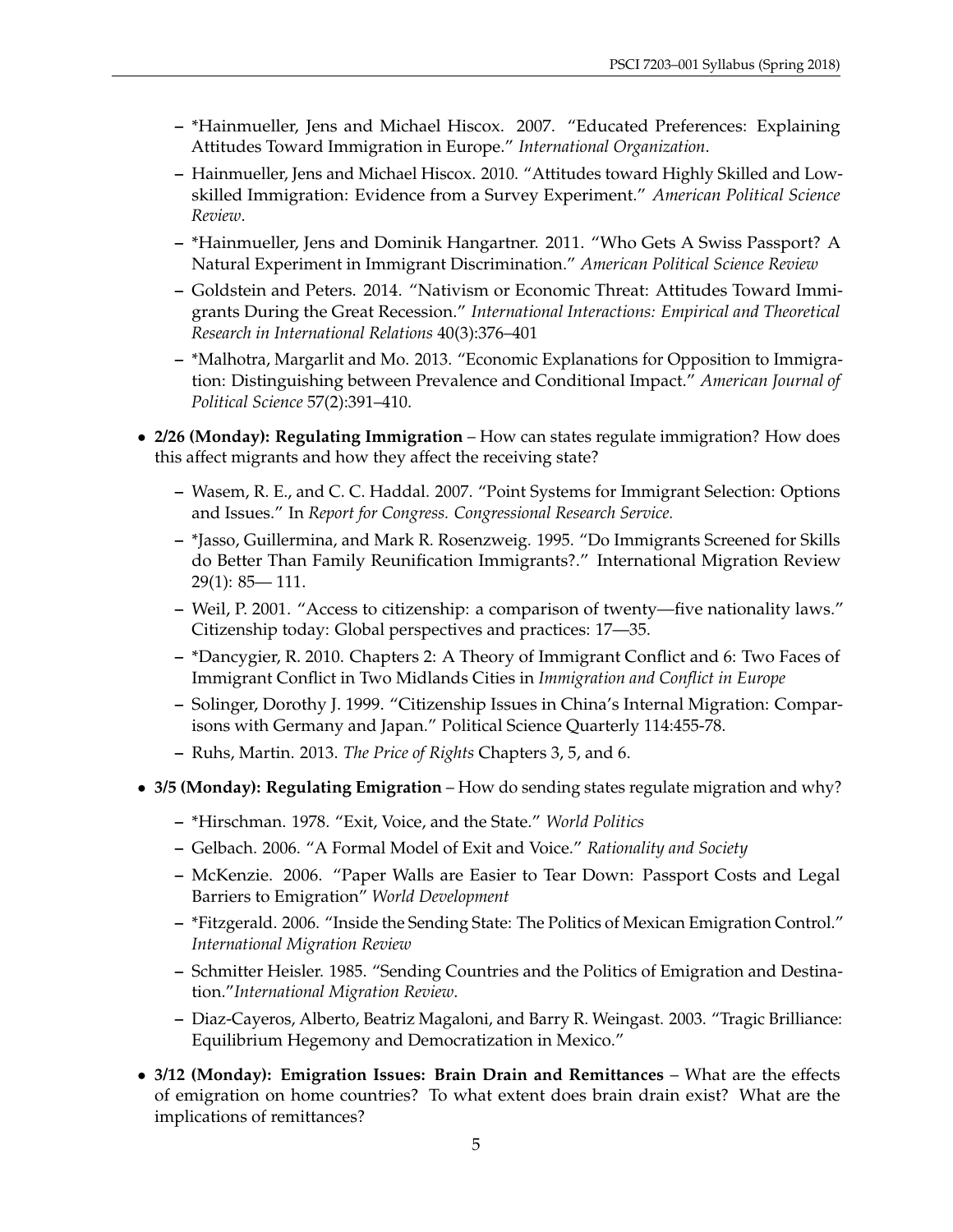- **–** Bhagwati, Jagdish N., and Koichi Hamada. 1974. "The Brain Drain, International Integration of Markets for Professional and Unemployment: A Theoretical Analysis." *Journal of Development Economics* 1: 19-42.
- **–** \*Moses, Jonathon. 2012. "Emigration and Political Development: Exploring the National and International Nexus." *Migration and Development* 1(1):123–137.
- **–** Kapur, Devesh. 2003. "Remittances: The New Development Mantra."
- **–** Durand, Jorge, William Kandel, Emilio A. Parrado, and Douglas S. Massey. 1996. "International Migration and Development in Mexican Communities." *Demography* 33:249-264.
- **–** Yang, Dean. 2011."Migrant Remittances." *Journal of Economic Perspectives* 25(3).
- **–** \*Ahmed, Faisal. 2012. "The Perils of Unearned Foreign Income: Aid, Remittances, and Government Survival" *American Political Science Review*.
- **3/19 (Monday): Midterm Presentations**
- **3/26 (Monday): No Class Spring Break**
- **4/2 (Monday): Refugees and Asylum Seekers**
	- **–** Chimni. 2000. *International Refugee Law: A Reader* Chapters 1 and 2
	- **–** Feller, Erika. 2001. "Evolution of International Refugee Protection." *Journal of Law & Policy* 5:129.
	- **–** Jaeger, Gilbert. 2001. "On the History of the International Protection of Refugees." *IRRC* 83(843).
	- **–** Gibney, M.J. 2004. *The Ethics and Politics of Asylum* Cambridge University Press. Chapters 3 and 5.
	- **–** \*Salehyan, Idean, and Marc R. Rosenblum. 2008. "International Relations, Domestic Politics, and Asylum Admissions in the United States." *Political Research Quarterly* 61(1): 104-121.
	- **–** Kaye, Robert. 1994. "Defining the Agenda: British Refugee Policy and the Role of Parties." *Journal of Refugee Studies* 7(2-3): 144.
	- **–** Holzer, Thomas, Gerald Schneider, and Thomas Widmer. 2000. "Discriminating Decentralization: Federalism and the Handling of Asylum Applications in Switzerland, 1988-1996." *The Journal of Conflict Resolution* 44(2): 250-276.
	- **–** \*Neumayer, Eric. 2005. "Asylum Recognition Rates in Western Europe: Their Determinants, Variation, and Lack of Convergence." *The Journal of Conflict Resolution* 49(1): 43-66.
- **4/9 (Monday): Migration and War** What types of conflicts lead to refugees? What are the differences between IDPs and international refugees?
	- **–** \*Salehyan and Gleditch. 2006. "Refugees and the Spread of War" *International Organization*
	- **–** \*Salehyan. 2008. "The Externalities of Civil Strife: Refugees as a Source of International Conflict" *American Journal of Political Science*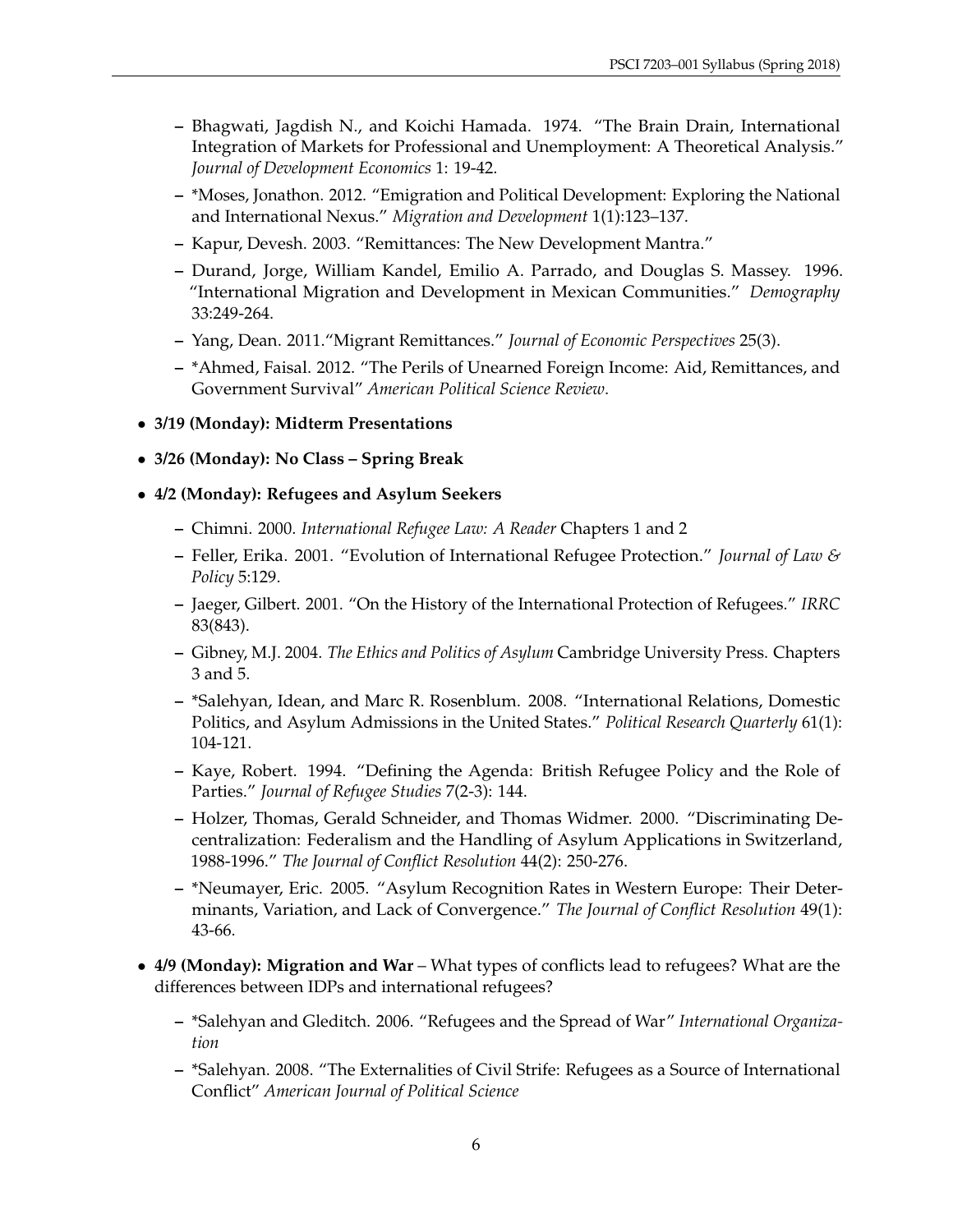- **–** Wayland. 2004. "Ethnonationalist Networks and Transnational Opportunities: The Sri Lankan Tamil Diaspora." *Review of International Studies*
- **–** \*King and Melvin. 1999. "Diaspora Politics: Ethnic Linkages, Foreign Policy, and Security in Eurasia." *International Security*.
- **4/16 (Monday): Undocumented Migration and Border Control** How do states regulate immigration flows?
	- **–** \*Cornelius and Salehyan 2007. "Does Border Enforcement Deter Unauthorized Immigration? The Case of Mexican Migration to the United States of America." *Regulation and Governance*
	- **–** Adamson. 2006. "Crosing Borders: International Migration and National Security." *International Security*
	- **–** Freeman, Gary P. 1994. "Can Liberal States Control Unwanted Migration?" *Annals of the American Academy of Political and Social Science* 534: 17-30.
	- **–** \*Joppke, Christian. 1998. "Why Liberal States Accept Unwanted Immigration." *World Politics* 50(2): 266-293.
	- **–** Chacon, Jennifer M. 2007. "Unsecured Borders, Immigration Restrictions, Crime Control, ´ and National Security." *Connecticut Law Review* 39(5): 1827-1891.
	- **–** \*Hollifield, James. 2004. "France: Republicanism and the Limits of Immigration Control." Pages 183-220 in *Controlling Immigration*. Edited by Cornelius, Tsuda, Martin, and Hollifield. Stanford University Press.
- **4/23 (Monday): Migration in International Political Economy** How is migration related to trade and capital flows and policy?
	- **–** Mundell. 1957. "International Trade and Factor Mobility" *American Economic Review*
	- **–** Esteves, Rui, and David Khoudour-Casteras. 2009. "A Fantastic Rain of Gold: European Migrants' Remittances and Balance of Payments Adjustment During the Gold Standard Period." *The Journal of Economic History* 69(4): 951-985.
	- **–** Singer, David Andrew. 2010. "Migrant Remittances and Exchange Rate Regimes in the Developing World." *American Political Science Review* 104(2): 307-323.
	- **–** \*Leblang. 2010. "Familiarity Breeds Investment: Diaspora Networks and International Investment." *American Political Science Review*
	- **–** \*Leblang, David. 2017. "Harnessing the Diaspora, Dual Citizenship, Migrant Return Remittances" *Comparative Political Studies* 50(1):75–101.
	- **–** \*Peters, Margaret. 2015. "Open Trade, Closed Borders: Immigration Policy in the Era of Globalization." *World Politics* 67(1).
	- **–** \*Shin, Adrian J. 2018. "Primary Resources, Secondary Labor: Natural Resources and Immigration Policy."
- **4/30 (Monday): Presentations**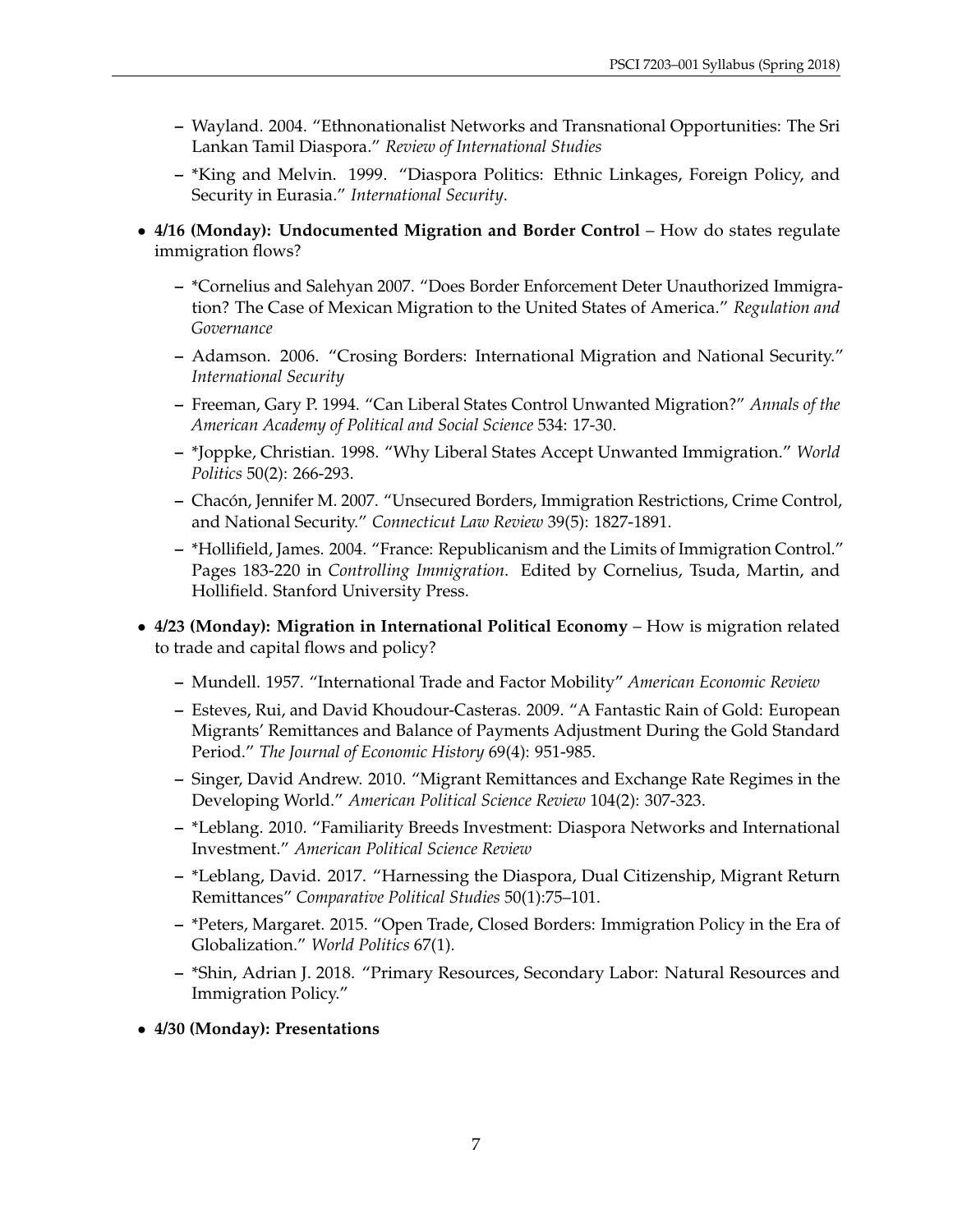# **University Policies**

### **Accommodation for Disabilities**

If you qualify for accommodations because of a disability, please submit your accommodation letter from Disability Services to your faculty member in a timely manner so that your needs can be addressed. Disability Services determines accommodations based on documented disabilities in the academic environment. Information on requesting accommodations is located on the Disability Services website (<www.colorado.edu/disabilityservices/students>). Contact Disability Services at 303-492-8671 or [dsinfo@colorado.edu](mailto:dsinfo@colorado.edu) for further assistance. If you have a temporary medical condition or injury, see Temporary Medical Conditions under the Students tab on the Disability Services website and discuss your needs with your professor.

### **Religious Holidays**

Campus policy regarding religious observances requires that faculty make every effort to reasonably and fairly deal with all students who, because of religious obligations, have conflicts with scheduled exams, assignments or required attendance. If you have a potential class conflict because of religious observance, you must inform me of that conflict within two weeks prior to your absence. See the [campus policy regarding religious observances](http://click.communications.cu.edu/?qs=8a3fa2d73fbd2ab415572361b0e76152f827883bb3fb1ecbf8c8c749c9f7bfef57485559eb92f66f) for full details.

### **Classroom Behavior**

Students and faculty each have responsibility for maintaining an appropriate learning environment. Those who fail to adhere to such behavioral standards may be subject to discipline. Professional courtesy and sensitivity are especially important with respect to individuals and topics dealing with differences of race, color, culture, religion, creed, politics, veteran status, sexual orientation, gender, gender identity and gender expression, age, disability, and nationalities. Class rosters are provided to the instructor with the student's legal name. I will gladly honor your request to address you by an alternate name or gender pronoun. Please advise me of this preference early in the semester so that I may make appropriate changes to my records. For more information, see the policies on [classroom behavior](http://click.communications.cu.edu/?qs=8a3fa2d73fbd2ab4120dcfa37ddd91a43b23ff9b81f39c107c9f59959666889171952d7b9c136e3f) and [the student code.](http://click.communications.cu.edu/?qs=8a3fa2d73fbd2ab4b5e2bd3a18ee3f41f765cec789767c9a484f43f789da0df2baa792d9b312751f)

In this class, appropriate classroom behavior includes arriving on time and remaining for the entire class. Do not sleep, read the newspaper, send email or text messages, play games, have private conversations, etc. during lectures or recitations. Be sure to turn off your cell phones before class begins.

### **Sexual Misconduct, Discrimination, Harassment and/or Related Retaliation**

The University of Colorado Boulder (CU Boulder) is committed to maintaining a positive learning, working, and living environment. CU Boulder will not tolerate acts of sexual misconduct, discrimination, harassment or related retaliation against or by any employee or student. CU's Sexual Misconduct Policy prohibits sexual assault, sexual exploitation, sexual harassment, intimate partner abuse (dating or domestic violence), stalking or related retaliation. CU Boulder's Discrimination and Harassment Policy prohibits discrimination, harassment or related retaliation based on race, color, national origin, sex, pregnancy, age, disability, creed, religion, sexual orientation, gender identity, gender expression, veteran status, political affiliation or political philosophy. Individuals who believe they have been subject to misconduct under either policy should contact the Office of Institutional Equity and Compliance (OIEC) at 303-492-2127. Information about the OIEC, the